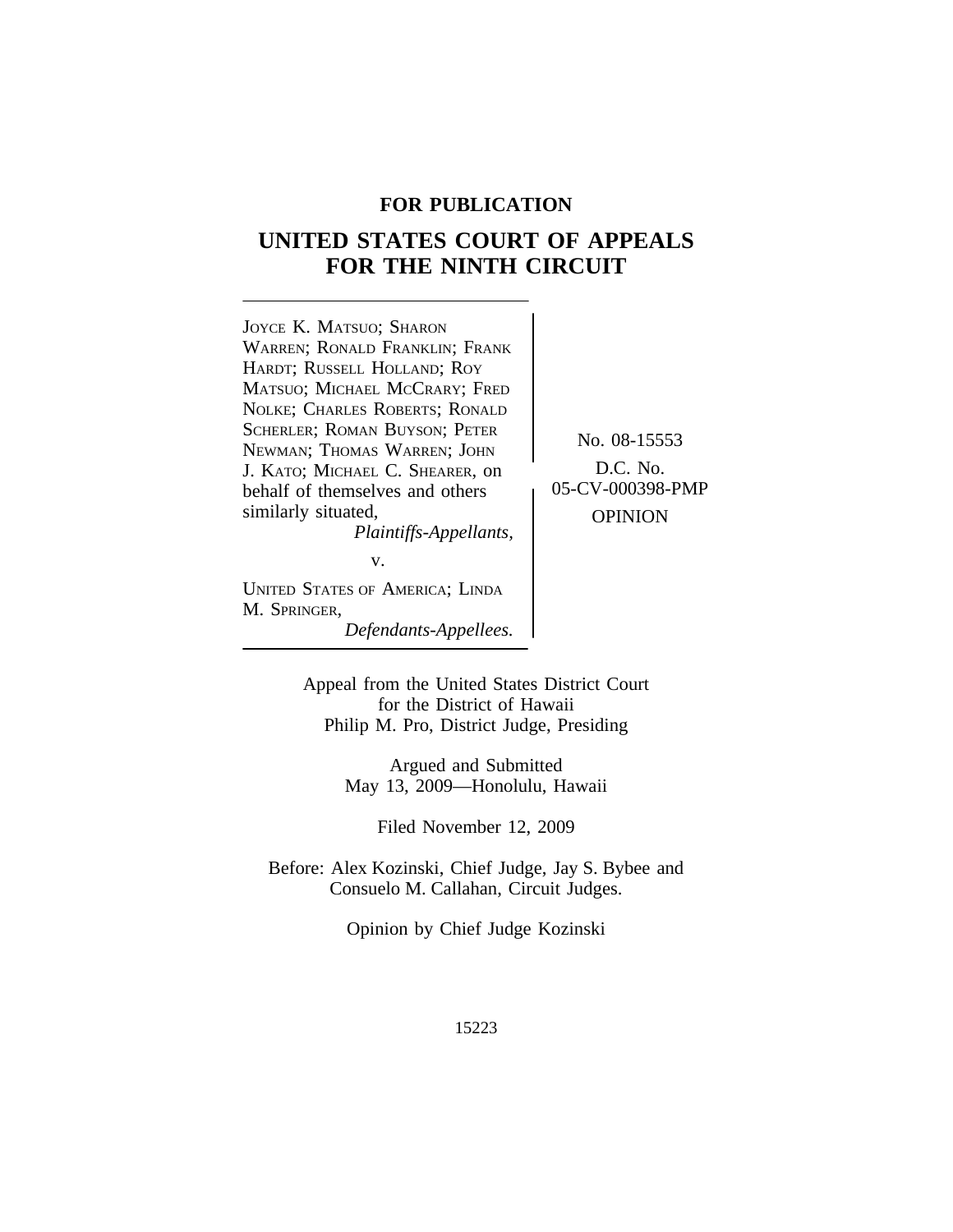# **COUNSEL**

Briefed and argued by Gregory K. McGillivary, Woodley & McGillivary, Washington, D.C., for the plaintiffs-appellants.

Argued by Michael Raab, Civil Appellate Division, U.S. Department of Justice, Washington, D.C., who was joined on the briefs by Gregory G. Katsas, Assistant Attorney General, Washington, D.C.; Edward H. Kubo, Jr., United States Attorney, Honolulu, Hawaii, and Mark R. Freeman, Civil Appellate Division, U.S. Department of Justice, Washington, D.C., for the defendants-appellees.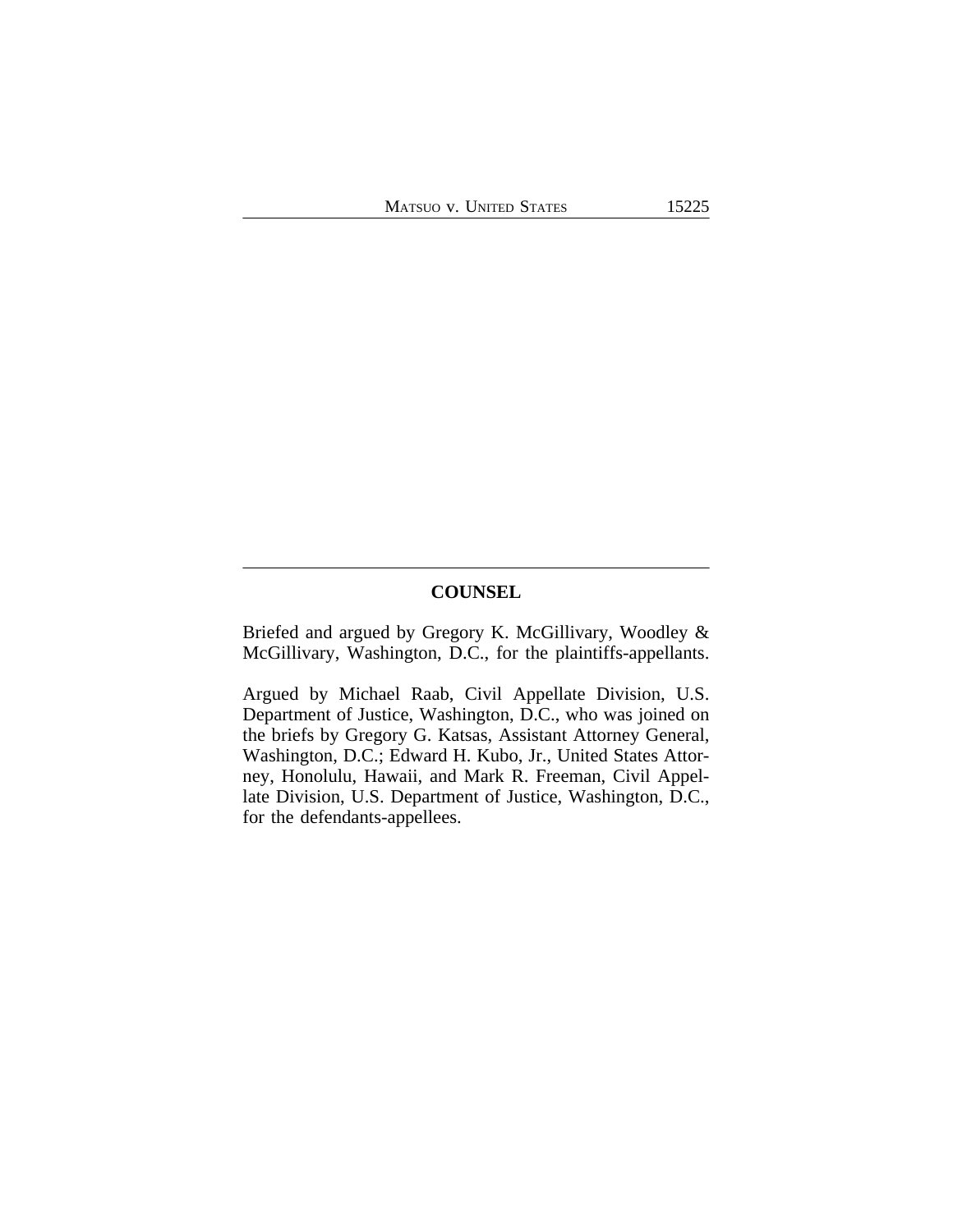## **OPINION**

#### KOZINSKI, Chief Judge:

We decide whether the Federal Employees Pay Comparability Act of 1990, 5 U.S.C. § 5301 *et seq.*, imposes an unconstitutional burden on the right to travel.

# **Facts**

The Federal Employees Pay Comparability Act (the Act) provides certain federal employees in the contiguous 48 states with what is known as locality pay—an amount they are paid in addition to salary in order to equalize their compensation with that of other employees in the same region. 5 U.S.C. §§ 5301, 5304(f)(1)(A). The Office of Personnel Management establishes the amount of locality pay based on the degree of public-private pay disparity in each region. *See* 5 C.F.R. §§ 531.601-611. For example, this year federal employees in the New York City area will receive a locality adjustment equal to 27.96% of their base salary, while those in Atlanta will receive 18.55%. U.S. Office of Personnel Mgmt., *2009 General Schedule Locality Pay Tables*, http://opm.gov/oca/ 09tables/pdf/saltbl.pdf. Locality pay is included in the calculation of retirement benefits.

Roy Matsuo is a federal employee in Hawaii and is therefore ineligible for locality pay. 5 U.S.C. § 5304(f)(1)(A). Matsuo claims that, by denying him this benefit, the Act penalizes him for working in Hawaii, and this unconstitutionally burdens his right to travel.

Charles Roberts works in Maryland and, like most other federal employees in the 48 contiguous states, receives locality pay. He'd lose it if he returned to Hawaii, where he was a federal employee for a number of years before moving to Maryland. He claims that this unconstitutionally burdens his right to travel.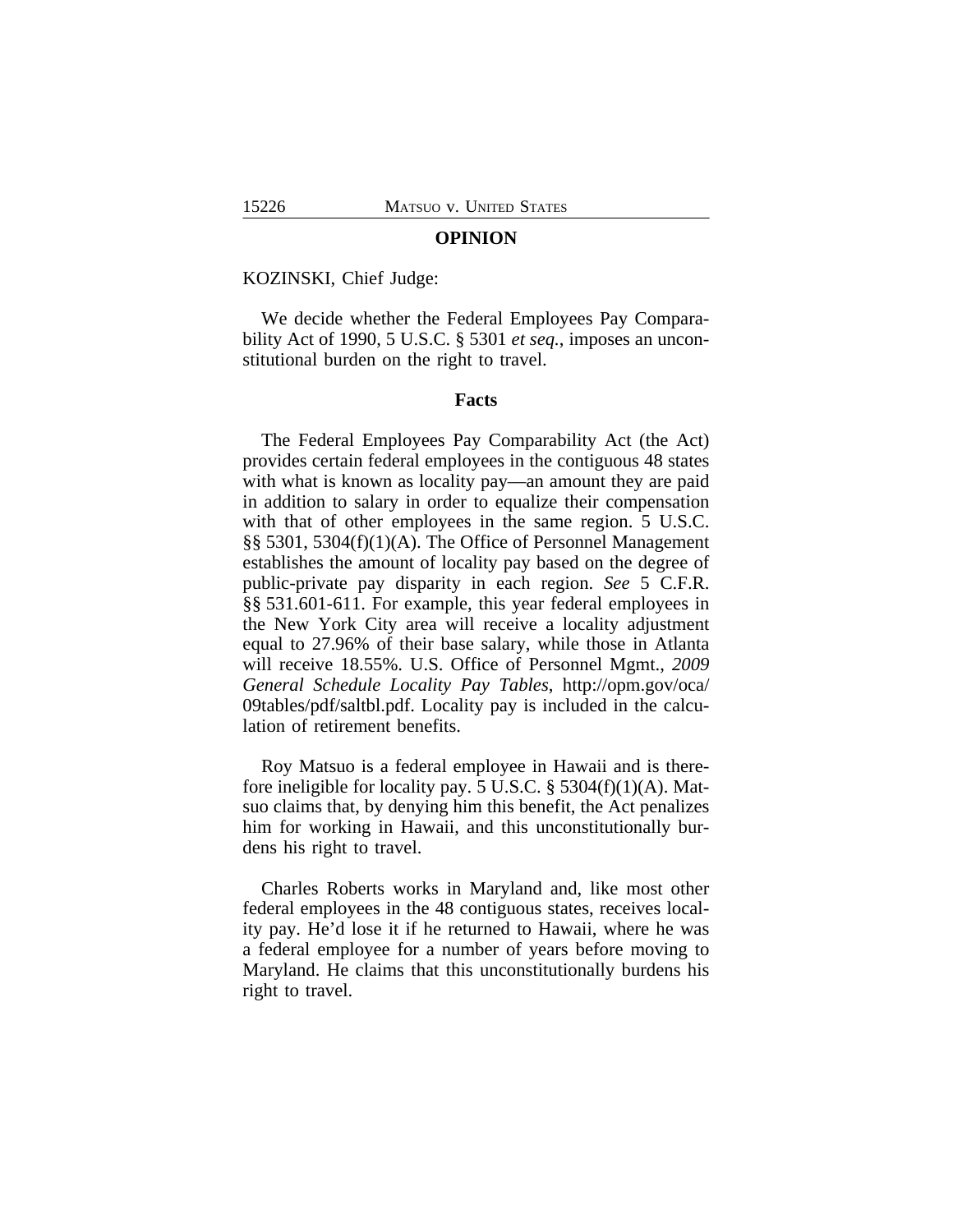The parties stipulated to the certification of two classes<sup>1</sup> one representing the Matsuos of the federal workforce, the other representing the Robertses—after which they filed cross-motions for summary judgment and the district court denied plaintiffs relief. Plaintiffs appeal.

## **Analysis**

We must determine whether the Act "actually deters . . . travel" or "uses any classification which serves to penalize the exercise of that right." *Attorney Gen. of N.Y.* v. *Soto-Lopez*, 476 U.S. 898, 903 (1986) (plurality opinion) (internal quotation marks and citations omitted).**<sup>2</sup>**

**[1] 1.** Plaintiffs contend that federal employees in Alaska and Hawaii are compensated less than those on the mainland. The Act gives most federal employees, but not those stationed in Alaska and Hawaii, a minimum salary supplement of 13.86%; some get as much as 34.35%. U.S. Office of Personnel Mgmt., *2009 General Schedule Locality Pay Tables*, http://opm.gov/oca/09tables/pdf/saltbl.pdf. Employees outside the 48 contiguous states get nothing under the Act.

**[2]** Federal employees in Alaska and Hawaii do receive a geographically determined pay supplement called a cost-ofliving allowance. 5 U.S.C. § 5941(a). This tax-free salary adjustment, first provided in some form in 1948, is only available to employees stationed outside the 48 contiguous states, and it's intended to compensate for the higher costs associated with living far from the mainland. *See* 13 Fed. Reg. 5453 (Sept. 16, 1948). This year employees in Alaska will receive a tax-free supplement equal to 23-25% of their salary, and

**<sup>1</sup>**The propriety of class certification is not before us, so we have no occasion to pass on it.

**<sup>2</sup>**Plaintiffs have provided no evidence that "impeding travel is [the Act's] primary objective," so we won't address that final prong of *Soto-Lopez*. *See* 476 U.S. at 903.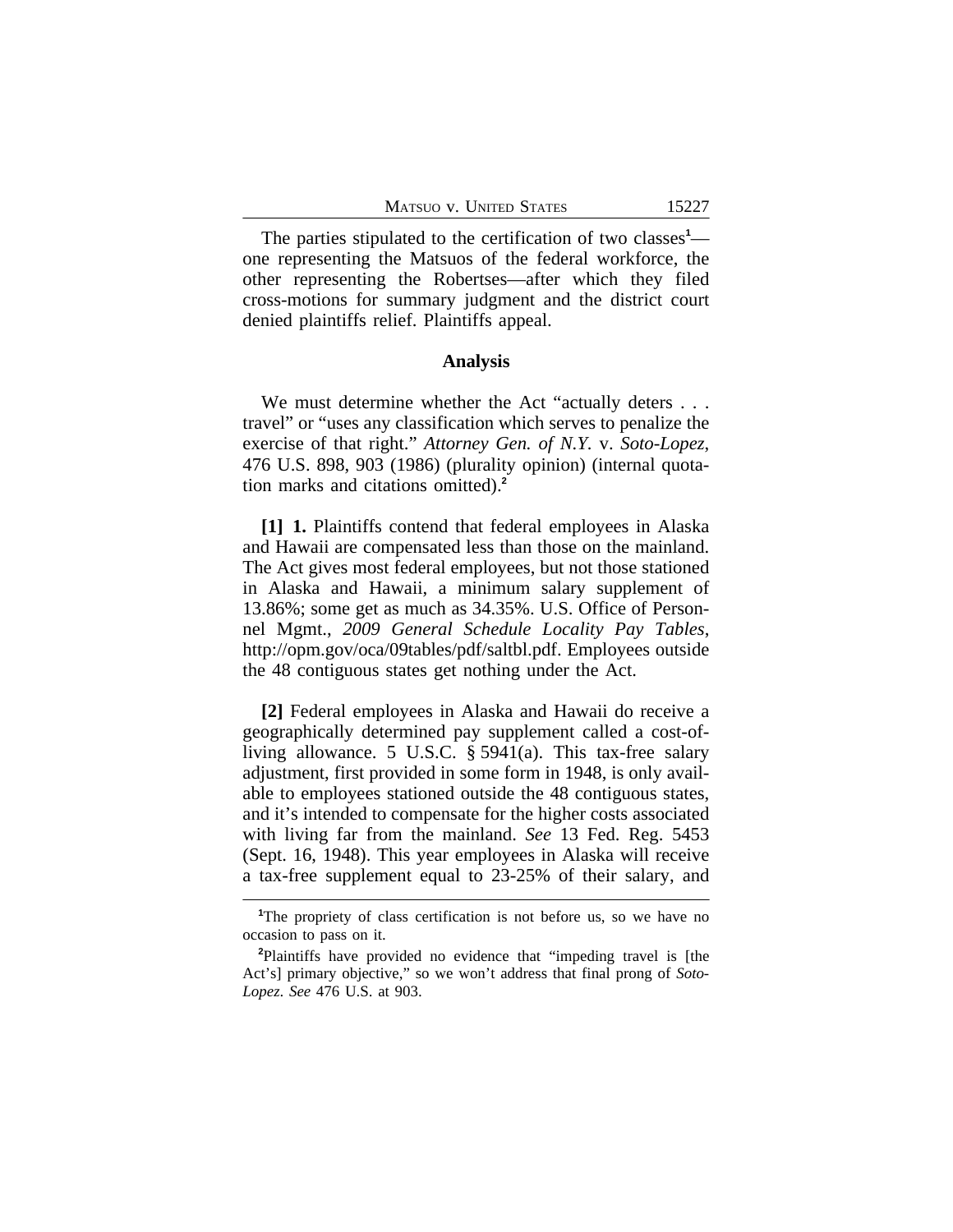those in Hawaii will receive 18-25%. U.S. Office of Personnel Mgmt., *Non-Foreign Area Cost-of-Living Allowances*, http://www.opm.gov/oca/cola/html/C-rates.asp.

**[3] 2.** In light of the above, federal employees (like Matsuo) who are now working in Alaska and Hawaii can't make the necessary threshold showing. The Act imposes no travel penalty on them; if anything, it imposes a penalty for staying put. In fact, the Act encourages these employees to travel by providing superior pay in the 48 contiguous states.**<sup>3</sup>** They therefore lack standing to bring a right-to-travel claim. *See Int'l Org. of Masters, Mates & Pilots* v. *Andrews*, 831 F.2d 843, 846 (9th Cir. 1987).

**[4]** The plaintiffs in *Andrews* were Washington residents who worked on Alaska's Marine Highway System and were paid less than their counterparts in Alaska. *Id.* at 844-45. They claimed that an Alaska statute was to blame for this disparity and that it violated their right to travel. *Id.* at 846. We held they had no standing to challenge the law because it didn't affect their "freedom to leave" Washington. *Id.* Similarly, plaintiffs who've always worked in Alaska or Hawaii have no standing to challenge the Act. They may be paid less than their counterparts in the 48 contiguous states, but the Act doesn't affect their "freedom to leave" Alaska or Hawaii.

**[5] 3.** Plaintiffs (like Roberts) who work in the 48 contiguous states are in a different position. They would lose locality pay if they moved to Alaska or Hawaii and continued to work for the federal government,<sup>4</sup> so traveling would arguably trig-

**<sup>3</sup>**Moving between Alaska and Hawaii or to any location other than the mainland imposes no penalty. Federal employees in all of these places are governed by the same compensation scheme. *See* p. 15227 *supra*.

**<sup>4</sup>**Nothing prevents them from taking a locality-paying private-sector job. And there is, of course, no constitutional right to federal employment wherever one chooses to live. It's therefore not clear that these plaintiffs are suffering a cognizable injury at all.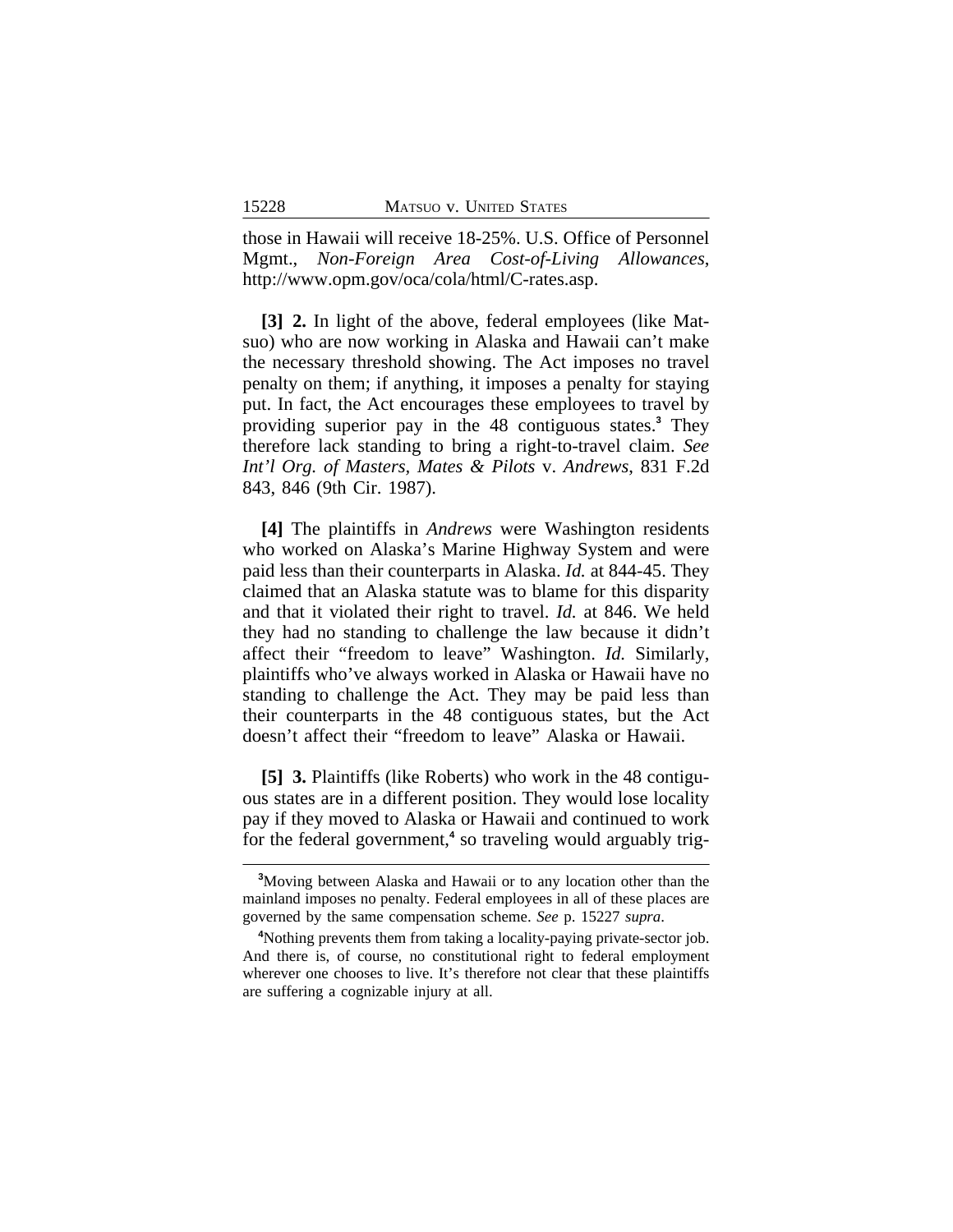| MATSUO V. UNITED STATES |  |  |
|-------------------------|--|--|
|-------------------------|--|--|

ger a penalty.**<sup>5</sup>** But not everything that deters travel burdens the fundamental right to travel. States and the federal government would otherwise find it quite hard to tax airports, hotels, moving companies or anything else involved in interstate movement. We turn to *Saenz* v. *Roe*, 526 U.S. 489 (1999), for guidance about whether the Act's putative deterrent to travel burdens the constitutionally-protected right to travel.

**[6]** *Saenz* held that, unless a state can satisfy strict scrutiny, the constitutional right to travel prohibits it from: (1) preventing citizens from entering or leaving; (2) treating temporarilypresent citizens of other states as "unfriendly aliens" rather than as "welcome visitors"; or (3) discriminating against citizens of other states who elect to become permanent residents. *Id.* at 500. But the states have no role in determining the compensation of federal employees. Neither can we say that the Act was an effort by Congress to "authorize the States to violate" one of these strictures. *Id.* at 507. The states aren't involved here at all, so the Act doesn't violate the right to travel as defined by *Saenz*.

Plaintiffs place heavy reliance on *Saenz*'s statement that "[t]he 'right to travel' discussed in our cases embraces *at least* three different components." *Id.* at 500 (emphasis added). While the right might have other components, being provided with the same federal benefits after moving as before isn't among them. *See Califano* v. *Torres*, 435 U.S. 1 (1978) (per curiam).

**<sup>5</sup>**These employees would gain the benefit of the tax-free cost-of-living allowance. *See* p. 15227 *supra*. But, as plaintiffs appear to see it, that is compensation for the higher cost of living in Alaska and Hawaii rather than on the mainland—something akin to a travel per diem—so it doesn't count for purposes of comparing salaries. If successful, plaintiffs don't merely intend to receive locality pay while keeping their cost-of-living allowance. They also seek to have their cost-of-living allowance counted towards retirement pay.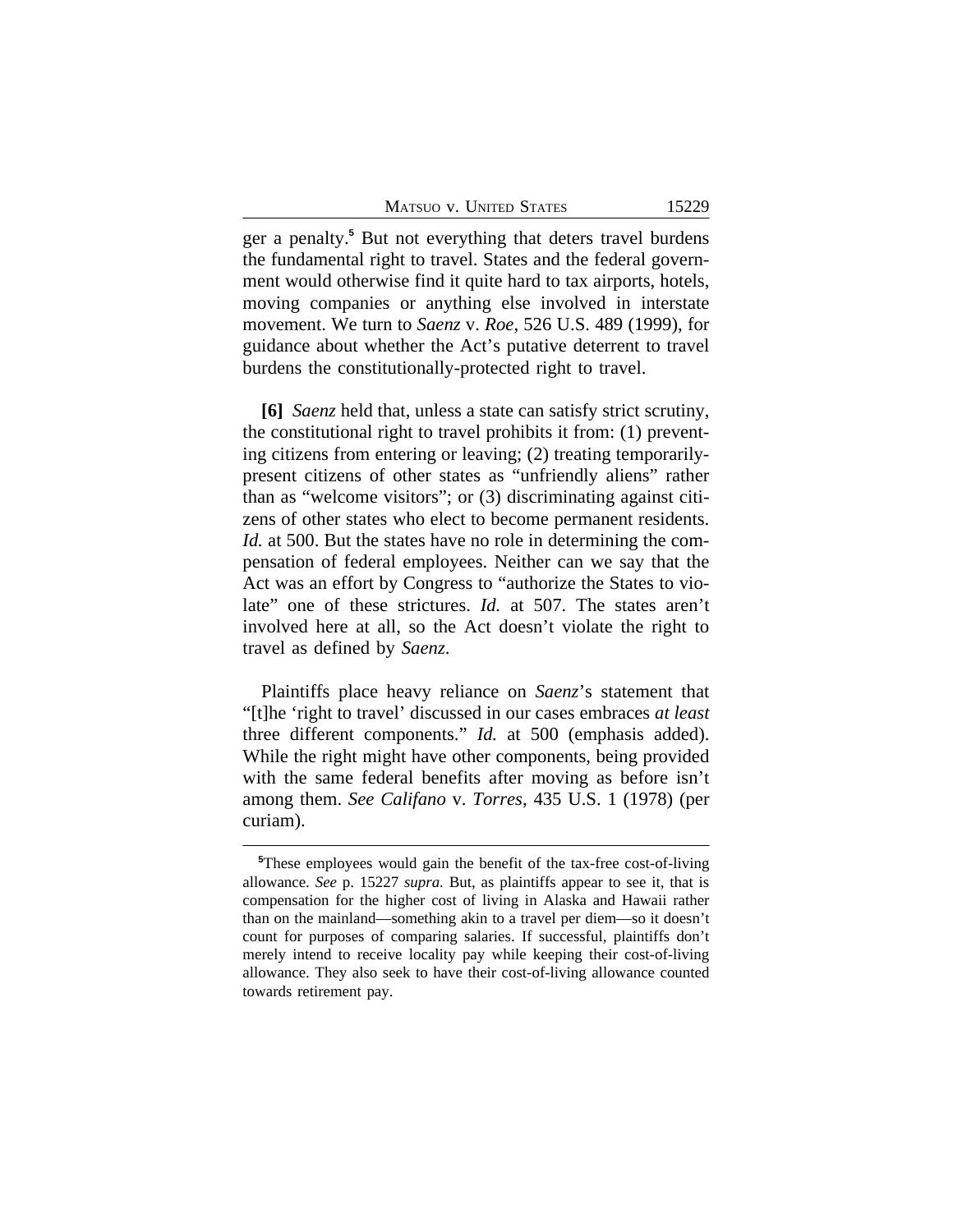## 15230 MATSUO v. UNITED STATES

The plaintiff in *Torres* received Supplemental Security Income (SSI) payments while a resident of Connecticut.**<sup>6</sup>** 435 U.S. at 2-3. He moved to Puerto Rico and the Social Security Administration terminated his benefits because residents of Puerto Rico aren't eligible for SSI. Like plaintiffs here, he sued claiming that the SSI program violated his right to travel. A three-judge district court granted relief, but the Supreme Court reversed. It characterized the district court's order as holding that "a person who travels to Puerto Rico must be given benefits superior to those enjoyed by other residents of Puerto Rico if the newcomer enjoyed those benefits in the State from which he came." *Id.* at 4. This "altogether transposed" the right to travel, which the Court held merely requires that new residents of a state be given the same benefits as other residents. *Id.***<sup>7</sup>**

*Torres* teaches that the right to travel permits the federal government to put new migrants to a state or territory on the same footing as that of long-established citizens. That is all that would occur should a plaintiff like Roberts move from the 48 contiguous states to Alaska or Hawaii. He would be denied locality pay because all federal employees in Alaska and Hawaii are denied locality pay. *Torres* forecloses a rightto-travel claim in such circumstances.

**<sup>6</sup>**SSI is a federally funded program that's directly administered by the federal government. *See Torres*, 435 U.S. at 2. It is thus closely analogous to the compensation program for federal employees.

**<sup>7</sup>**Puerto Rico does have a "relationship to the United States that has no parallel in our history." *Torres*, 435 U.S. at 3 n.4 (internal quotation marks omitted). That's not, as plaintiffs urge, sufficient to distinguish *Torres*'s discussion of the right to travel. The Court explained that "[f]or purposes of this opinion we may assume that there is a virtually unqualified constitutional right to travel between Puerto Rico and any of the 50 States of the Union," which is how the Court phrased the "right of interstate travel" earlier in its opinion. *Id.* at 4 n.6. The Court only relied on Puerto Rico's unique status to dispose of an equal protection claim. *See id.* at 3 n.4. Such a claim isn't properly before us. *See* note 8 *infra*.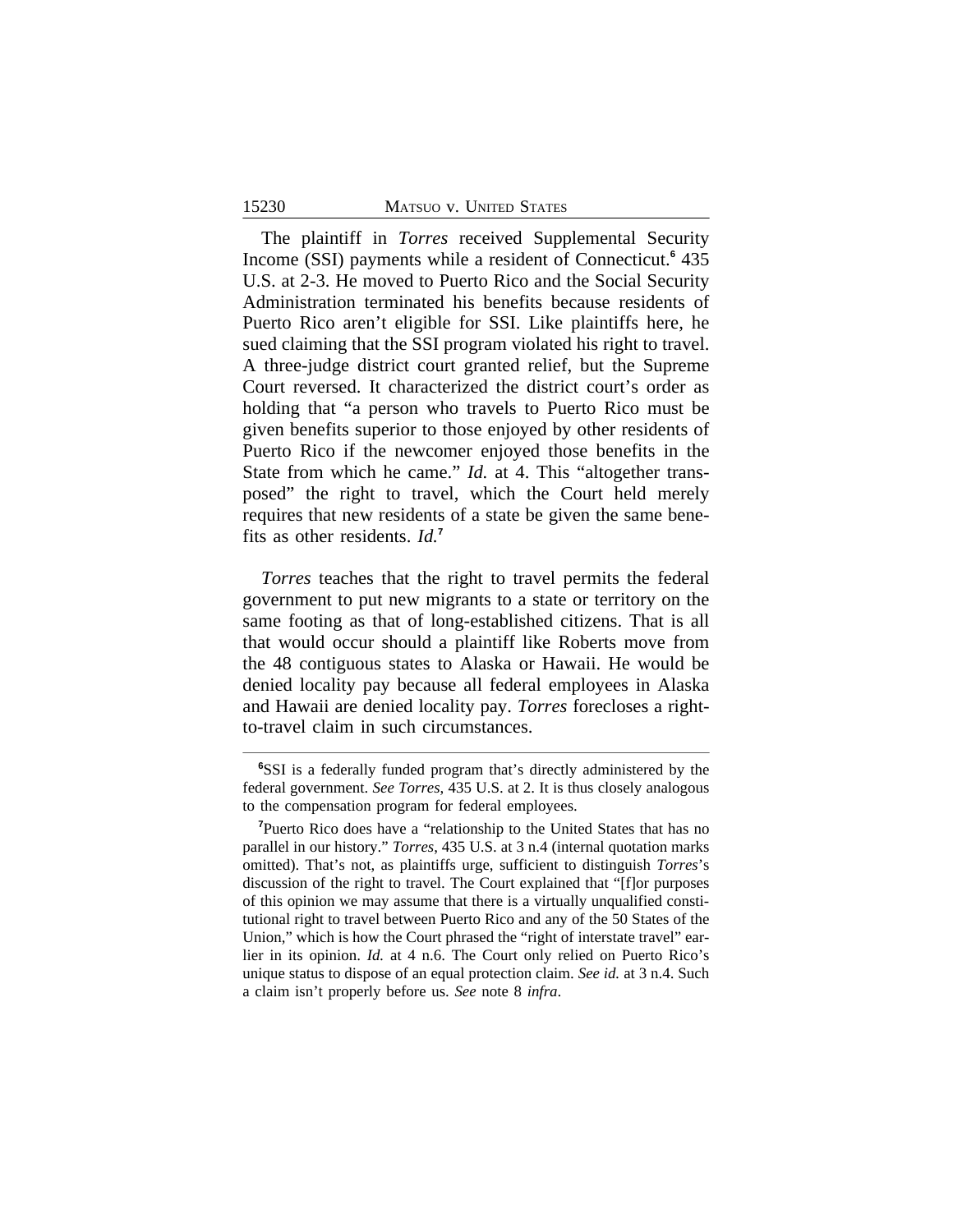The Eighth Circuit rejected a very similar claim. In *Minnesota Senior Fed'n* v. *United States*, plaintiffs challenged the geographical disparity in benefits under Medicare Part C. 273 F.3d 805, 810 (8th Cir. 2001). Addressing those plaintiffs' right-to-travel claim, the court held: "In effect, appellants argue that a federal program that fails to achieve nationwide uniformity in the distribution of government benefits is subject to strict scrutiny because it will deter travel to unfavored locales. Such a contention is clearly too broad." *Id.* Otherwise, choices Congress makes every day—where to build a military base, how much to allocate a state in highway funds, whether to provide a tax credit for this or that disaster area would trigger strict scrutiny. That searching standard of review can't be appropriate merely because a federal program fails to provide geographically uniform benefits. Citizens of every state don't receive uniform benefits under many federal programs. Subjecting all those choices to strict scrutiny would undermine our constitutional scheme, which accords Congress primacy in spending decisions.

**[7] 4.** Plaintiffs next contend that, even if the Act doesn't burden their fundamental right to travel, it must still be rationally related to a legitimate governmental interest. There is not, however, a free-floating requirement that all congressional action be rational. Unless a law creates a classification that plaintiffs complain denies them equal protection (and plaintiffs here have abandoned such a claim**<sup>8</sup>** ) or the law burdens a liberty or property interest, Congress is free to act without being second-guessed by the courts. Without a right

<sup>&</sup>lt;sup>8</sup>On appeal, plaintiffs don't claim that the Act's classification of employees based on the state in which they work is itself a denial of equal protection; they only claim this classification impermissibly burdens their right to travel. A claim based on the right to travel is distinct from an equal protection claim. *See, e.g.*, *Torres*, 435 U.S. at 3 n.4. Briefing the former doesn't properly raise the latter. *See, e.g.*, *Andrews*, 831 F.2d at 845 n.2. Even if we were to construe plaintiffs' brief as raising this claim, the Act clearly satisfies rational-basis scrutiny for the reasons stated by the district court.